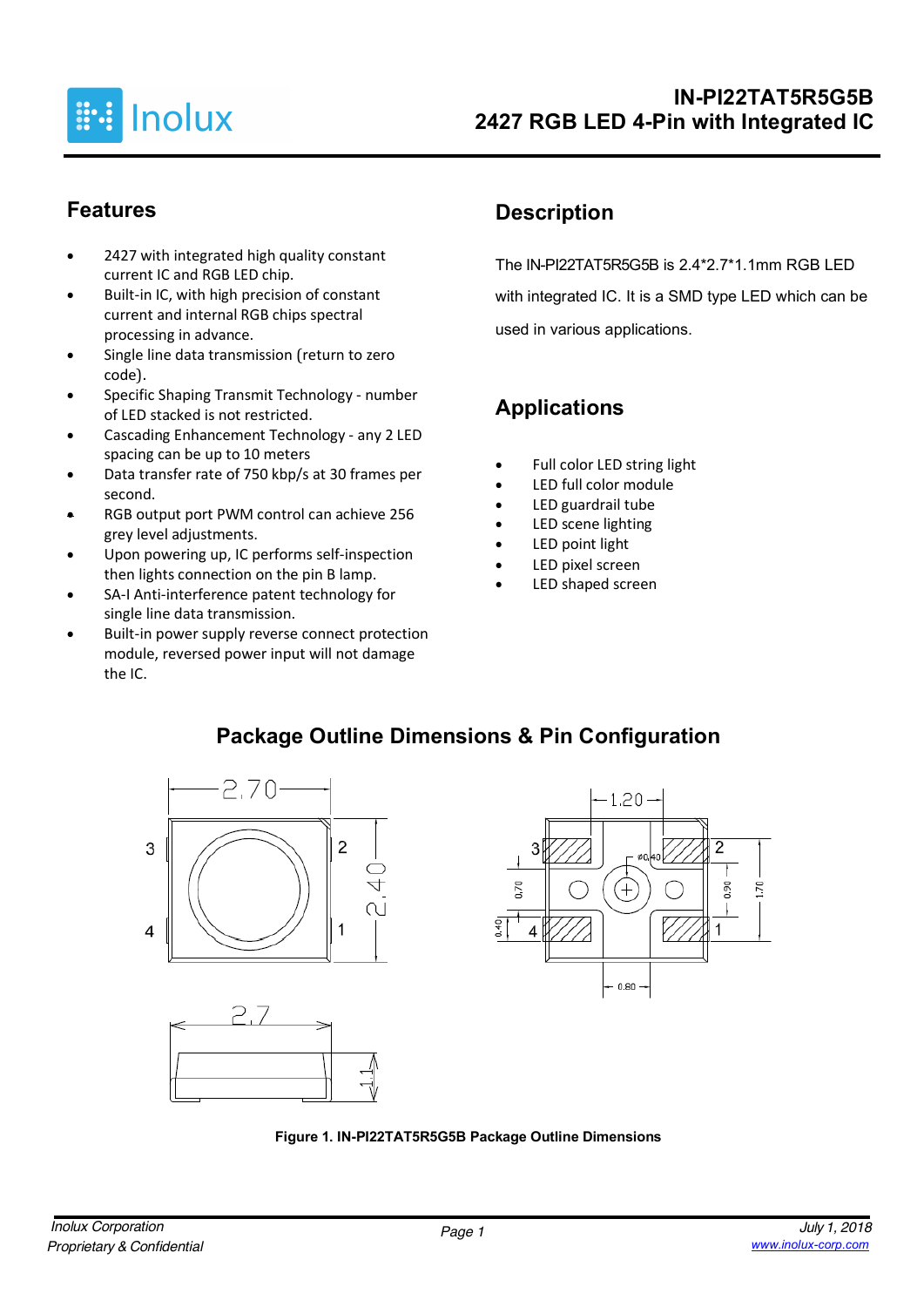

## **Pin Configuration**



**Figure 2. IN- PI22TAT5R5G5B Pin Configuration**

Notes:

1. Dimension in millimeter, tolerance is ±0.1mm unless otherwise noted.

| <b>Number</b> | Symbol                                    | <b>Function Description</b> |  |  |  |
|---------------|-------------------------------------------|-----------------------------|--|--|--|
|               | Control data signal output<br><b>DOUT</b> |                             |  |  |  |
|               | VSS                                       | Ground                      |  |  |  |
| 3             | DIN                                       | Control data signal input   |  |  |  |
| 4             | VDD.                                      | Power supply LED            |  |  |  |

# **Soldering Pad Size**

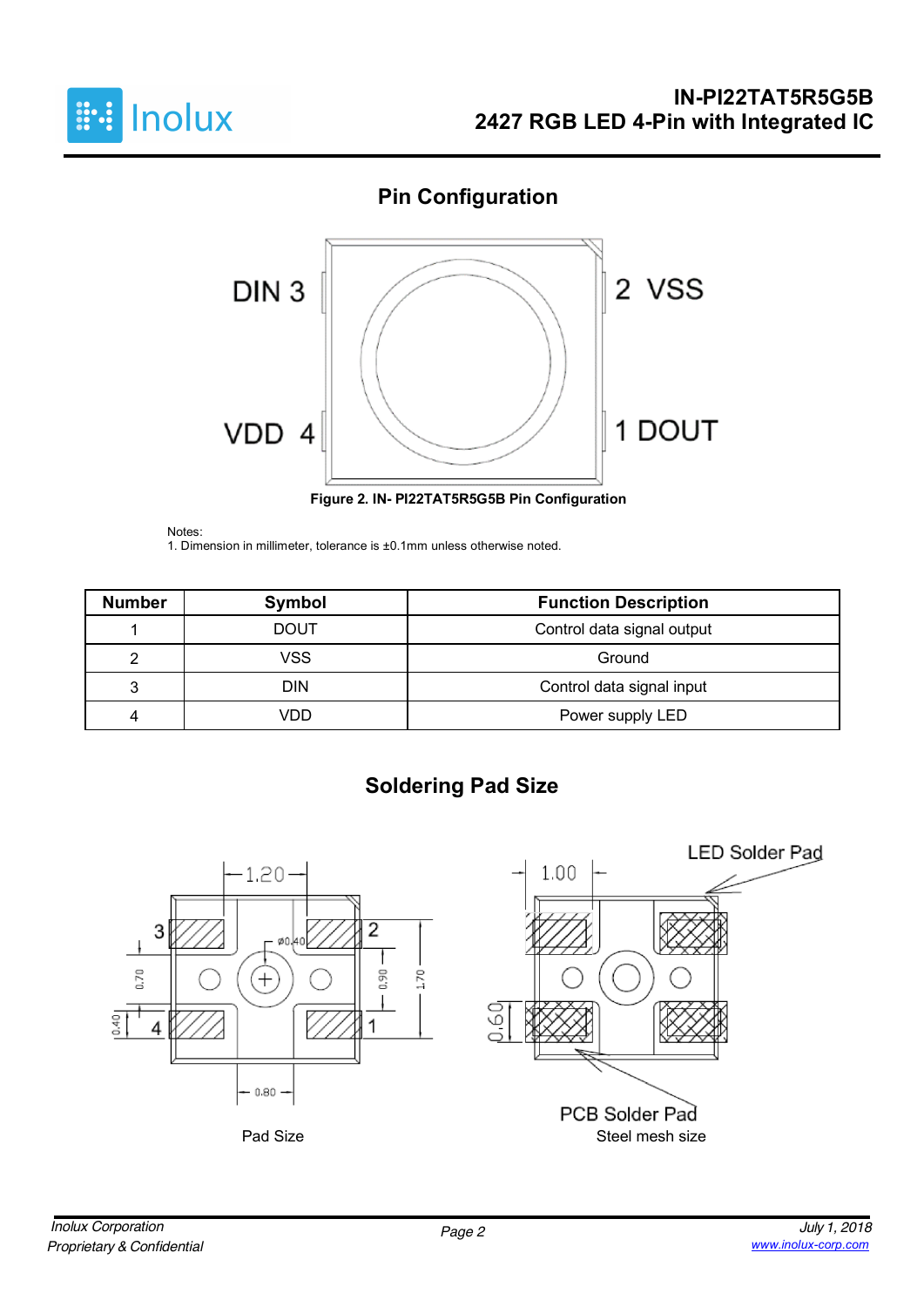

## **Absolute Maximum Rating** *(Ta = 25* ℃*, VSS=0V)*

| <b>Parameter</b>     | Symbol                 | Range              | Unit |
|----------------------|------------------------|--------------------|------|
| Power supply voltage | <b>V</b> <sub>DD</sub> | $+3.5 \sim +5.5$   | V    |
| Logic input voltage  | <b>V<sub>IN</sub></b>  | $-0.5 - VDD + 0.5$ |      |
| Working temperature  | ToPT                   | $-45 - +85$        | °C   |
| Storage temperature  | $T$ stg                | $-50 - +150$       | °C   |
| ESD pressure(HBM)    | <b>VESD</b>            | 4K                 | V    |
| ESD pressure(DM)     | <b>VESD</b>            | 200                |      |

### **LED Characteristics** *(TA <sup>=</sup> 25°C)*

| Color       |                | 5 <sub>m</sub> A     |
|-------------|----------------|----------------------|
|             | Wavelength(nm) | Light Intensity(mcd) |
| Red         | 620-630        | 100-200              |
| Green       | 520-535        | 400-700              |
| <b>Blue</b> | 460-475        | 50-100               |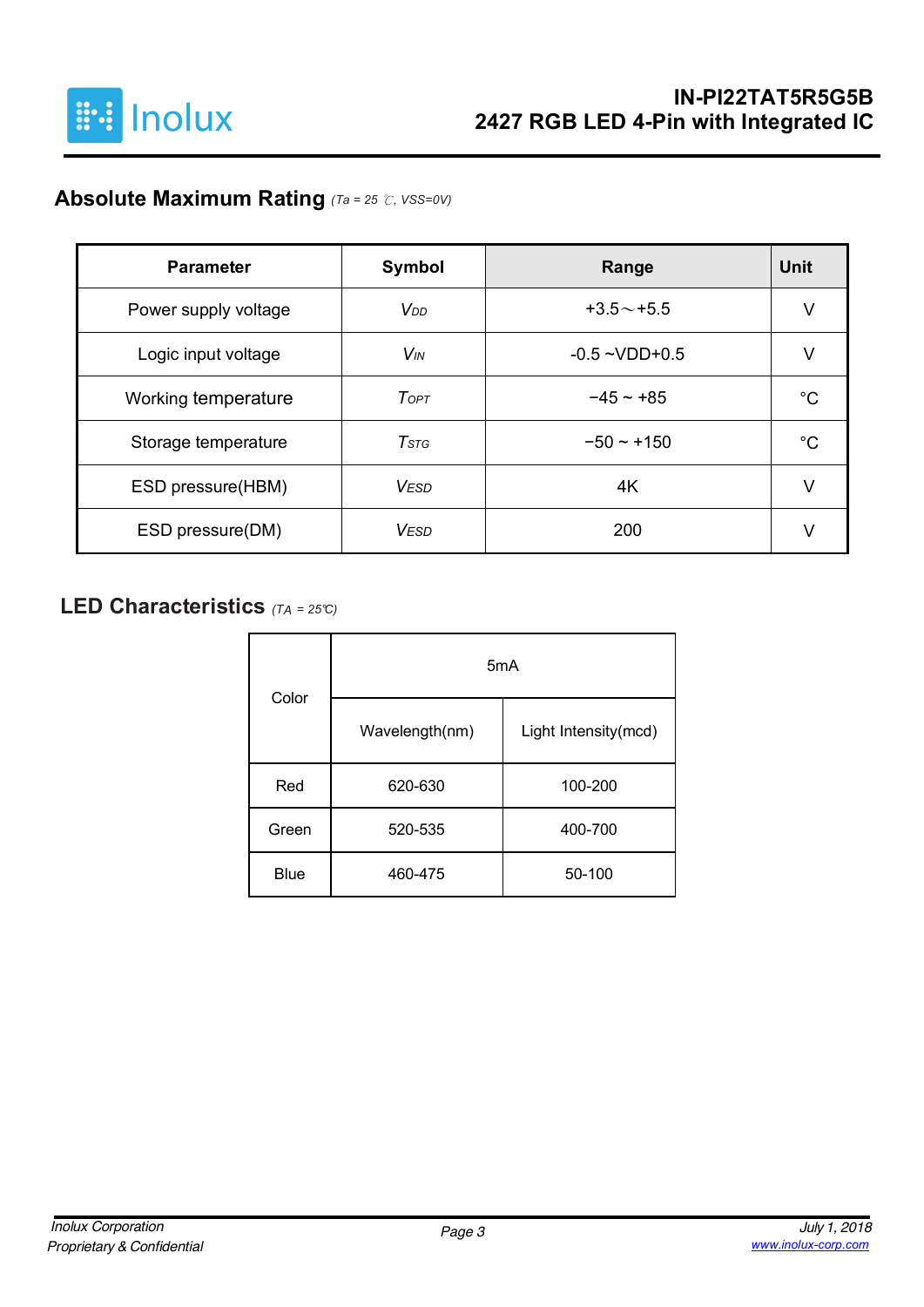

# **Recommended Operating Ranges** *(unless otherwise specified, TA=-20 ~ +70* ℃*, VDD=4.5 ~ 5.5V,VSS=0V)*

| <b>Parameter</b>                | <b>Symbol</b>          | Min. | Typ.         | <b>Max</b>               | <b>Unit</b> | <b>Test conditions</b>                               |
|---------------------------------|------------------------|------|--------------|--------------------------|-------------|------------------------------------------------------|
| Supply voltage                  | <b>V</b> <sub>DD</sub> |      | 5.2          | $\blacksquare$           | $\vee$      |                                                      |
| R/G/B port pressure             | V <sub>DS</sub> , MAX  |      |              | 26                       | $\vee$      |                                                      |
| DOUT drive capability           | ID <sub>OH</sub>       |      | 49           |                          | mA          | DOUT connect<br>ground, the maximum<br>drive current |
| DOUT drive capability           | $ID_{OL}$              |      | $-50$        |                          | mA          | DOUT connect +, the<br>largest current               |
| The signal input flip threshold | V <sub>IH</sub>        | 3.4  |              |                          | $\vee$      | $VDD=5.0V$                                           |
| The signal input flip threshold | $V_{IL}$               |      |              | 1.6                      | $\vee$      | $VDD=5.0V$                                           |
| The frequency of PWM            | F <sub>PWM</sub>       |      | 1.2          | $\overline{\phantom{a}}$ | <b>KHZ</b>  |                                                      |
| Static power consumption        | $I_{DD}$               |      | $\mathbf{1}$ |                          | mA          |                                                      |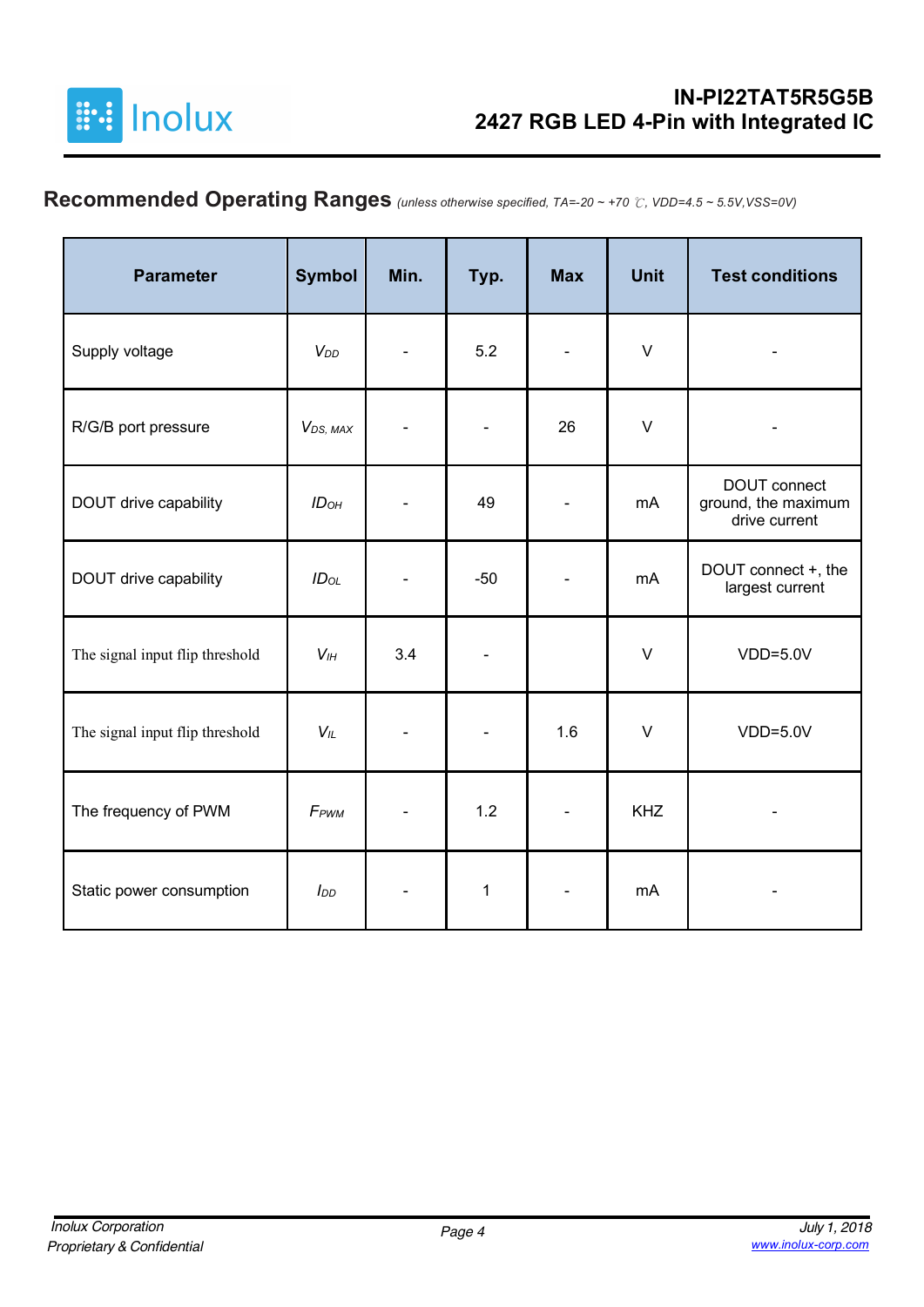

## **Switching Characteristics** *(unless otherwise specified, Ta=25* ℃*)*

| <b>Parameter</b>                | <b>Symbol</b> | Min. | Typ.                     | <b>Max</b> | <b>Unit</b> | <b>Test conditions</b>            |
|---------------------------------|---------------|------|--------------------------|------------|-------------|-----------------------------------|
| The speed of data transmission  | <b>fDIN</b>   |      | 800                      | ۰          | <b>KHZ</b>  | The duty ratio of 67%<br>(data 1) |
|                                 | $T_{PLH}$     |      | $\overline{\phantom{0}}$ | 500        | ns          | <b>DIN→DOUT</b>                   |
| DOUT transmission delay         | $T_{PHL}$     |      | ۰                        | 500        | ns          |                                   |
|                                 | $T_r$         |      | 100                      | ۰          | ns          | $VDS=1.5$                         |
| I <sub>OUT</sub> Rise/Drop Time | $T_f$         |      | 100                      | ۰          | ns          | VIOUT=13mA                        |



### **Timing Waveforms**

1. Input Code

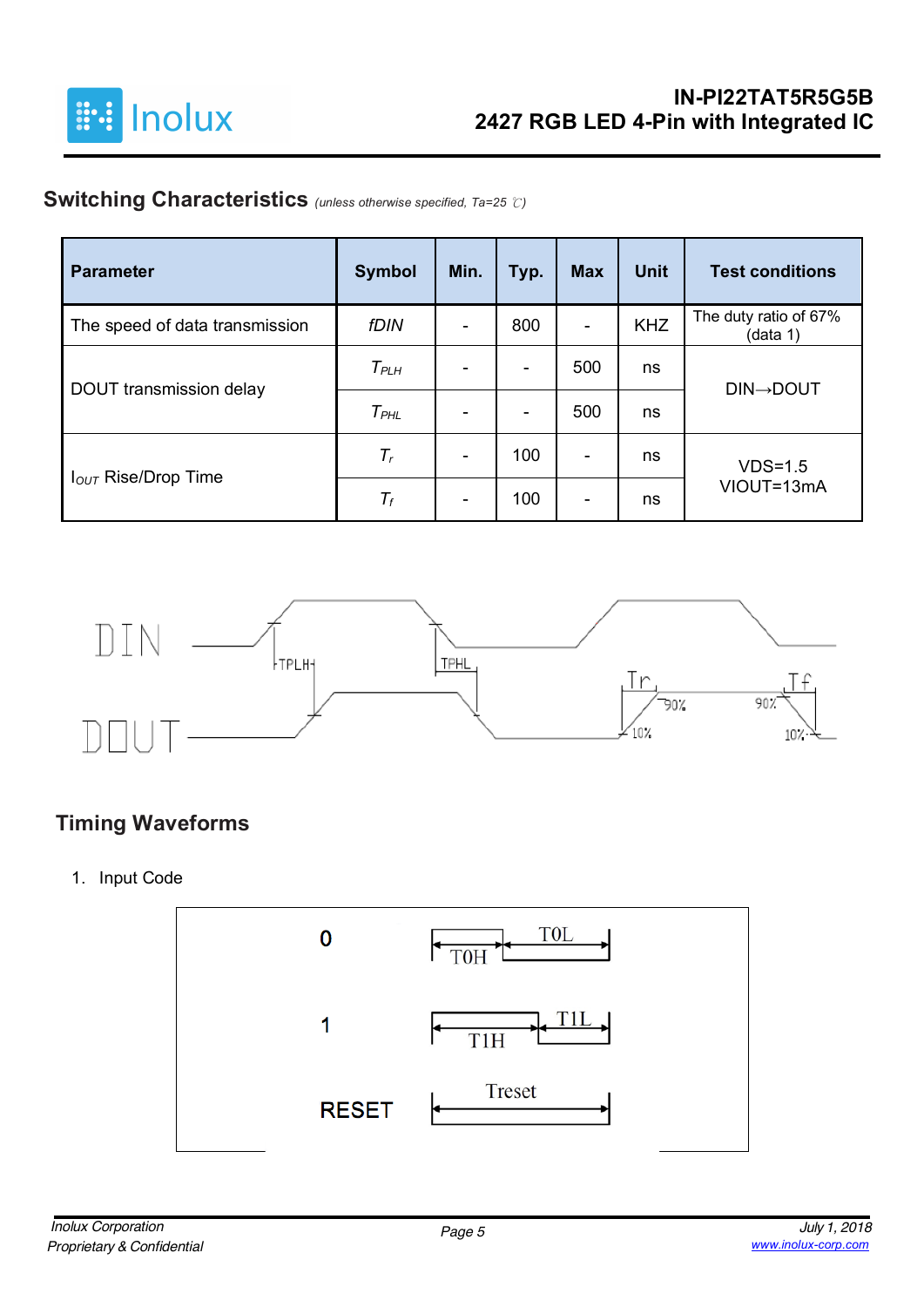

#### 2. The data transmission time (TH+TL=1.25µs±600ns):

| <b>Name</b>      | <b>Description</b>         | Typ. value | error        |
|------------------|----------------------------|------------|--------------|
| <b>T0H</b>       | 0 code, high level time    | $0.3µ$ s   | $±0.15\mu s$ |
| <b>TOL</b>       | 0 code, low level time     | $0.9µ$ s   | $±0.15\mu s$ |
| T <sub>1</sub> H | 1 code, high level time    | $0.9\mu$ s | $±0.15\mu s$ |
| T1L              | 1 code, low level time     | $0.3µ$ s   | $±0.15\mu s$ |
| Trst             | Reset code, low level time | $80µ$ s    |              |

#### 3. Connection Mode



#### 4. The method of data transmission



Note: the D1 sends data for MCU, D2, D3, D4 for data forwarding automatic shaping cascade circuit.

#### 5. 24-bit data format

| G7 G6 G5 G4 G3 G2 G1 G0 R7 R6 R5 R4 |  |  |  |  |  |  |
|-------------------------------------|--|--|--|--|--|--|
| R3 R2 R1 R0 B7 B6 B5 B4 B3 B2 B1 B0 |  |  |  |  |  |  |

Note: high starting, in order to send data (G7 - G6 - ...... ..B0)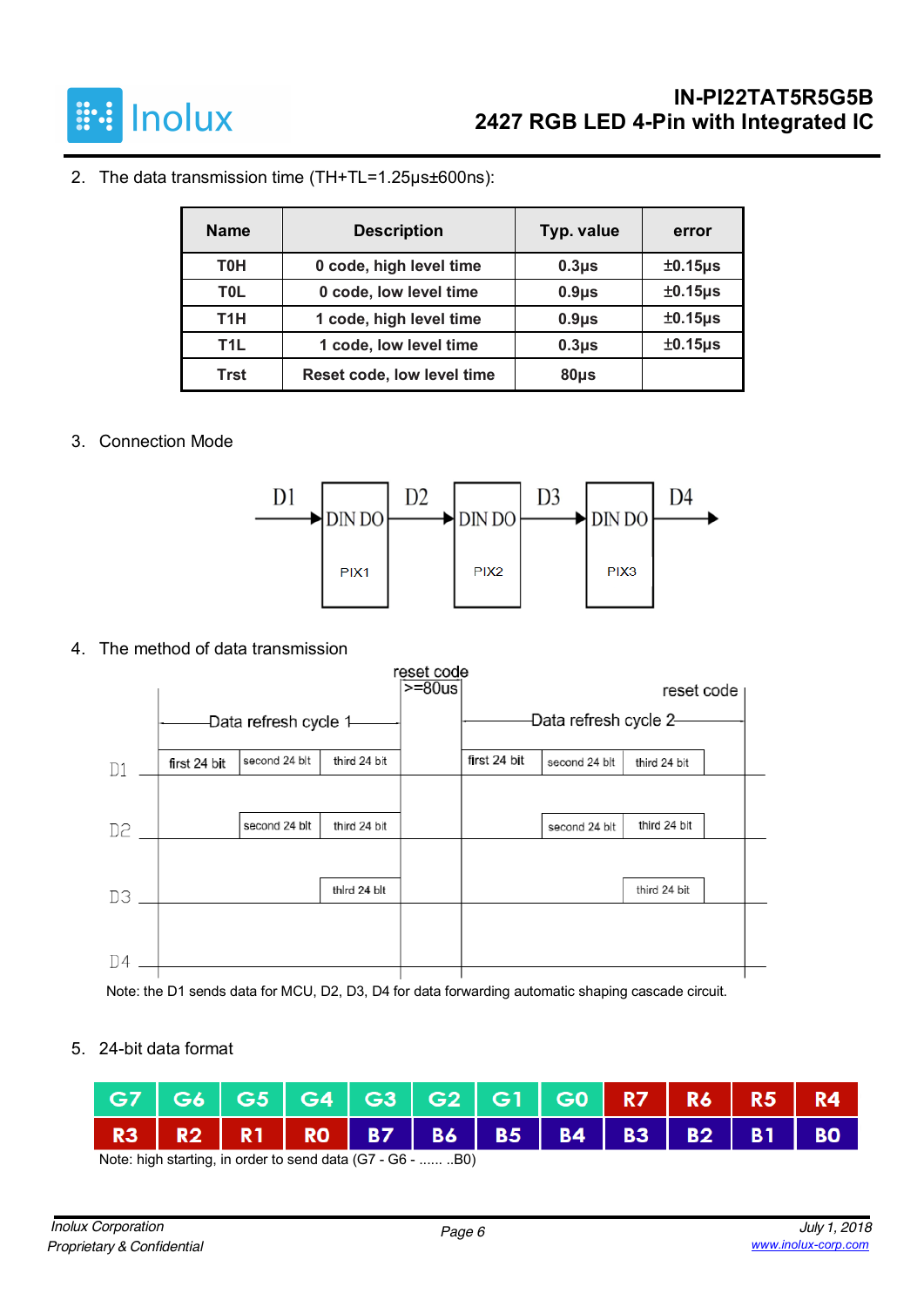

#### **IN-PI22TAT5R5G5B 2427 RGB LED 4-Pin with Integrated IC**

### **Typical Application Circuit**



Product signal input and output must be connected in series with protection resistor R1. R1 depends on the size of the cascade amount, the greater the number of cascade, the smaller R1. The general recommended value is between 200-2KΩ, usually the recommended value is typical 500Ω.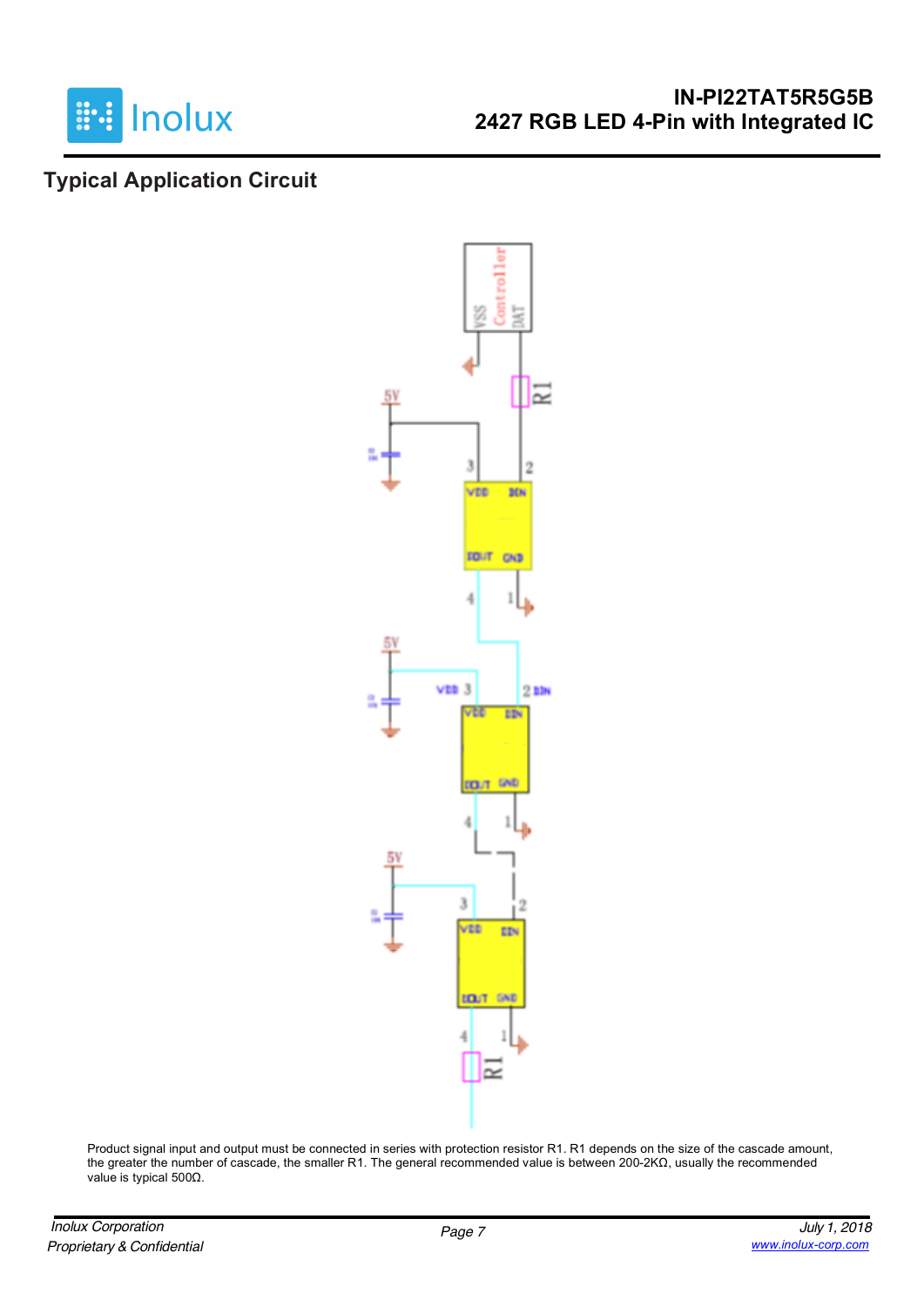

## **IN-PI22TAT5R5G5B 2427 RGB LED 4-Pin with Integrated IC**

# **LED Performance Graph**





#### **Wavelength Characteristics**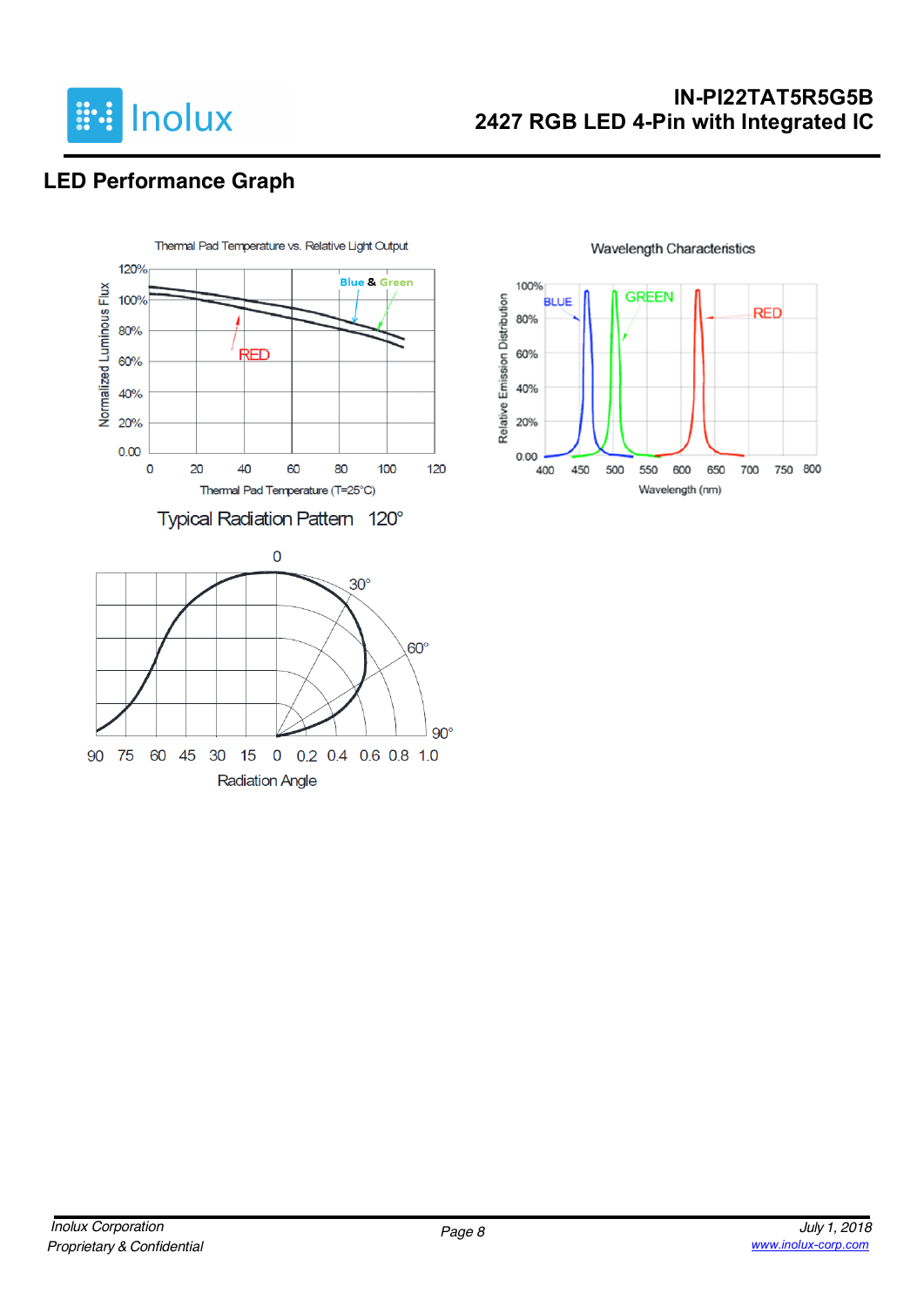

## **Ordering Information**

| Product          | <b>Emission Color</b> | IV(mcd) | Orderable<br>Part Number |
|------------------|-----------------------|---------|--------------------------|
|                  | R                     | 100-200 |                          |
| IN-PI22TAT5R5G5B | G                     | 400-700 | IN-PI22TAT5R5G5B         |
|                  | В                     | 50-100  |                          |

### **Label Specifications**



#### **Inolux P/N:**

|        | $\mathsf{N}$ | PI                                                 | 22      |             | A                                   |                    | (X)                   | D<br>n          | (X)                   | ∽<br>G             | (X)                   | B                  | $\lambda$ |                         | l X |
|--------|--------------|----------------------------------------------------|---------|-------------|-------------------------------------|--------------------|-----------------------|-----------------|-----------------------|--------------------|-----------------------|--------------------|-----------|-------------------------|-----|
|        |              | Product                                            | Package | Die<br>Qty. | Variation                           | Orientation        | Current               | Color           | Current               | Color              | Current               | Color              |           | Customized<br>Stamp-off |     |
| Inolux |              | PI-Single trace IC<br><b>PC- Clock Function IC</b> |         |             | $22TA = 24 \times 27 \times 1.1$ mm | $T = Top$<br>Mount | $P=12mA$<br>$5 = 5mA$ | $R = 624$<br>nm | $P=12mA$<br>$5 = 5mA$ | $G =$<br>520<br>nm | $P=12mA$<br>$5 = 5mA$ | $B =$<br>470<br>nm |           |                         |     |

#### **Lot No.:**

|          | - |                     |  |       | ∪⊥   | 24     | 001 |
|----------|---|---------------------|--|-------|------|--------|-----|
| Internal |   | Year (2017, 2018, ) |  | Month | Date | Serial |     |
| Tracker  |   |                     |  |       |      |        |     |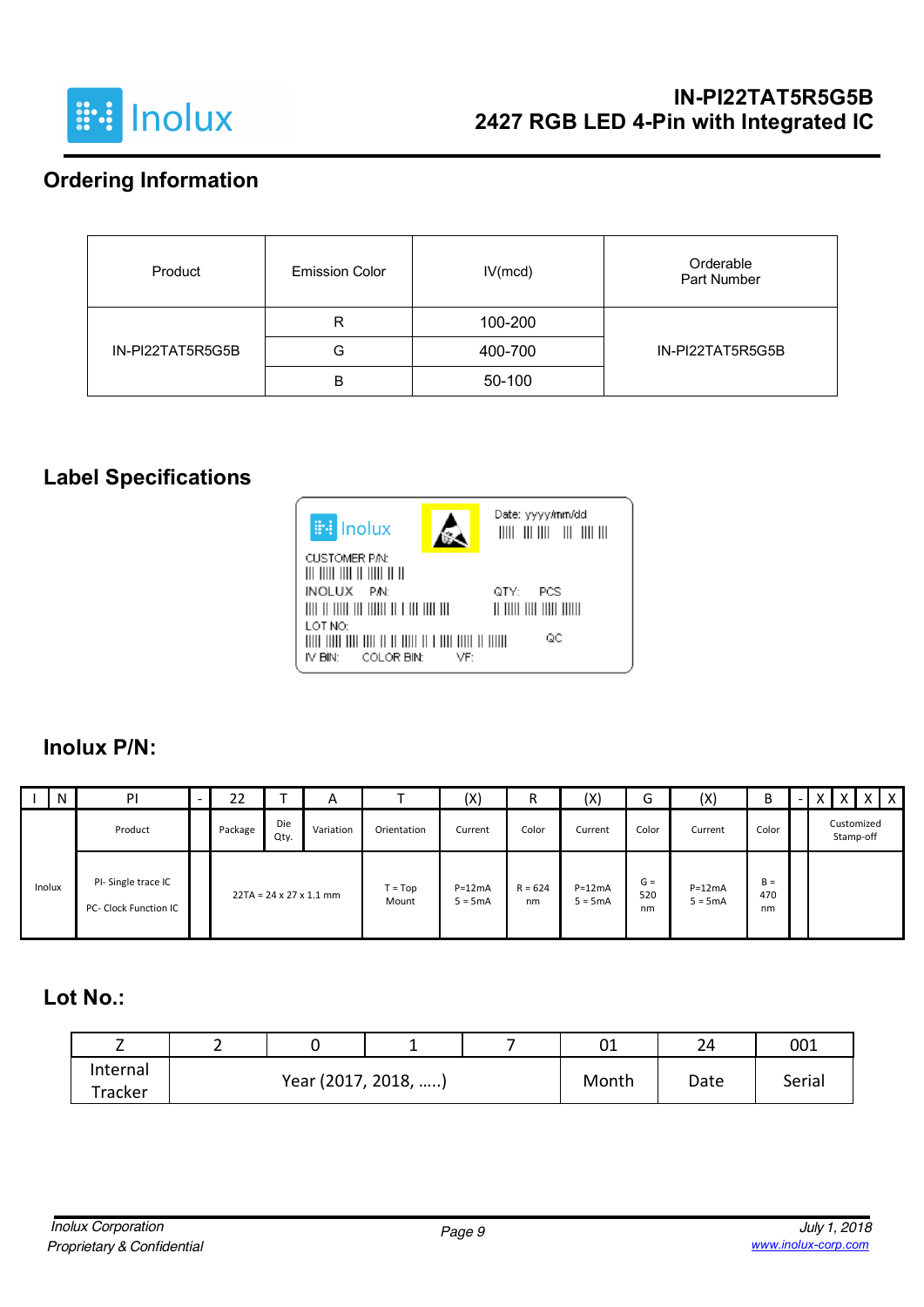

#### **Precautions**

Please read the following notes before using the product:

- 1. Storage
- 1.1 Do not open moisture proof bag before the products are ready to use.
- 1.2 Before opening the package, the LEDs should be kept at 30 $°C$  or less and 80%RH or less.
- 1.3 The LEDs should be used within a year.
- 1.4 After opening the package, the LEDs should be kept at 30℃ or less and 60%RH or less.
- 1.5 The LEDs should be used within 24 hours (1 days) after opening the package.
- 1.6 If the moisture adsorbent material has fabled away or the LEDs have exceeded the storage time, baking treatment should be performed using the following conditions. Baking treatment:  $60\pm5\degree$  for 24 hours.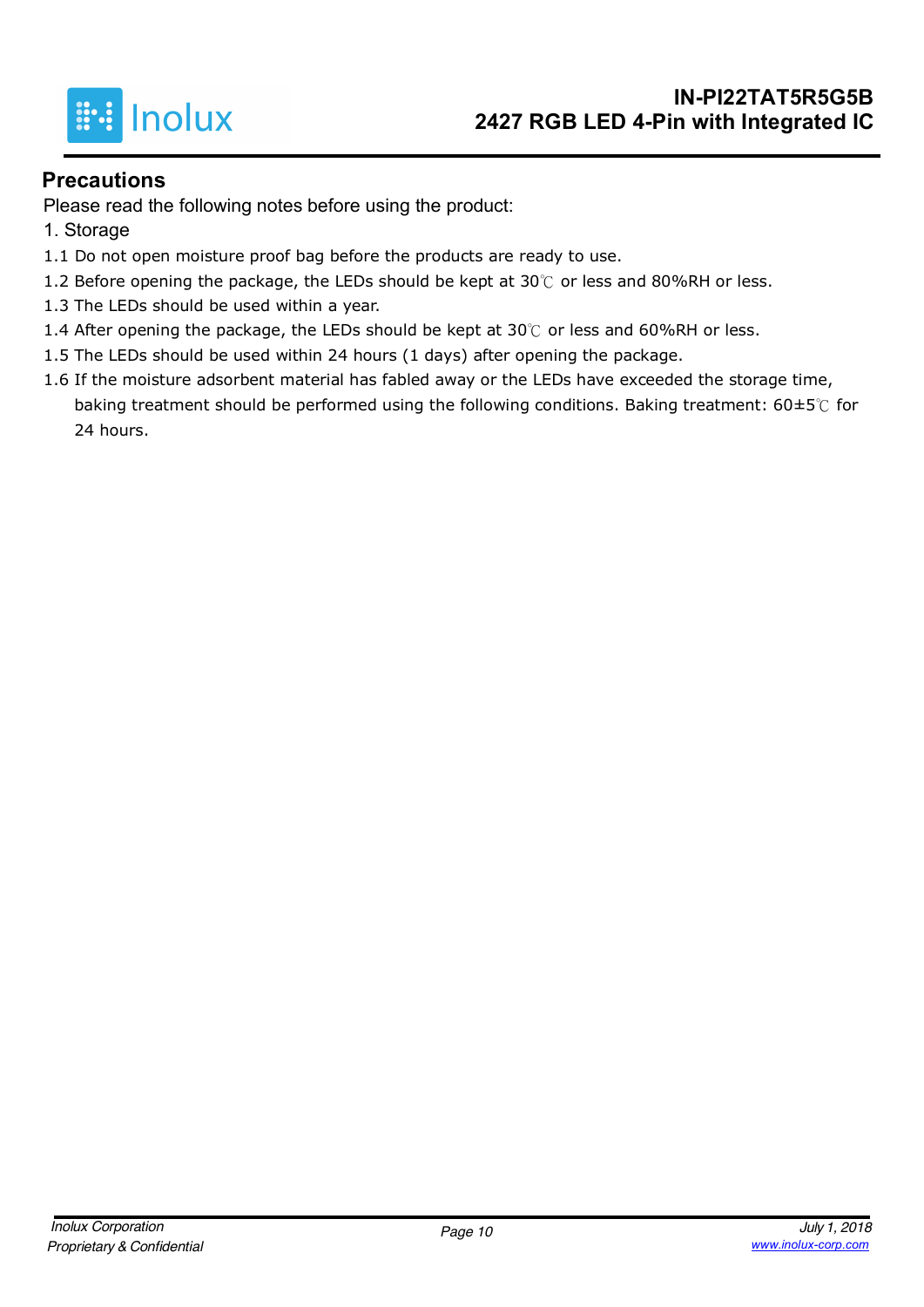

2. Soldering Condition Recommended soldering conditions:



| <b>Profile Feature</b>                          | <b>Lead-Free Solder</b> |
|-------------------------------------------------|-------------------------|
| Average Ramp-Up Rate (Ts $_{max}$ to Tp)        | 3°C/second max.         |
| Preheat: Temperature Min (Ts min)               | 150℃                    |
| Preheat: Temperature Min (Ts <sub>max</sub> )   | $200^{\circ}$ C         |
| Preheat: Time ( ts $_{min\ to}$ ts $_{max}$ )   | 60-180 seconds          |
| Time Maintained Above: Temperature $(T_L)$      | 217 $°C$                |
| Time Maintained Above: Time (t $_L$ )           | 60-150 seconds          |
| Peak/Classification Temperature (T $_P$ )       | 240 $^{\circ}$ C        |
| Time Within 5°C of Actual Peak Temperature (tp) | <10 seconds             |
| Ramp-Down Rate                                  | 6°C/second max.         |
| Time 25 °C to Peak Temperature                  | <6 minutes max.         |

Note: Excessive soldering temperature and / or time might result in deformation of the LED lens or catastrophic failure of the LED.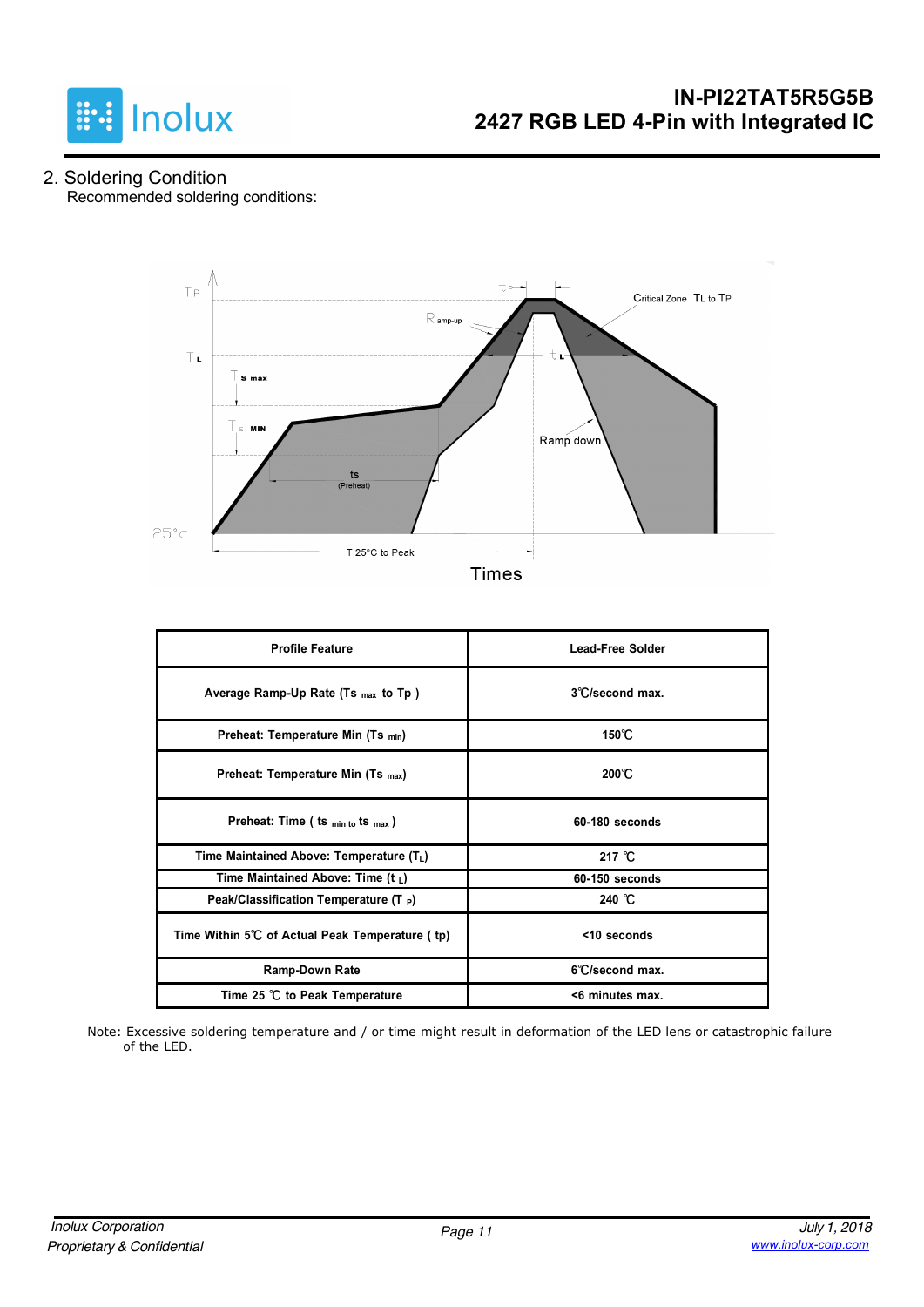

### **IN-PI22TAT5R5G5B 2427 RGB LED 4-Pin with Integrated IC**

#### 3. Soldering Iron

Each terminal is to go to the tip of soldering iron temperature less than 260℃ for 5 seconds within once in less than the soldering iron capacity 25W. Leave two seconds and more intervals, and do soldering of each terminal. Be careful because the damage of the product is often started at the time of the hand solder.

#### 4. Repairing

Repair should not be done after the LEDs have been soldered. When repairing is unavoidable, a double-head soldering iron should be used (as below figure). It should be confirmed beforehand whether the characteristics of the LEDs will or will not be damaged by repairing.



#### 5. Caution in ESD

Static Electricity and surge damages the LED. It is recommended to use a wristband or anti-electrostatic glove when handling the LED. All devices, equipment and machinery must be properly grounded.